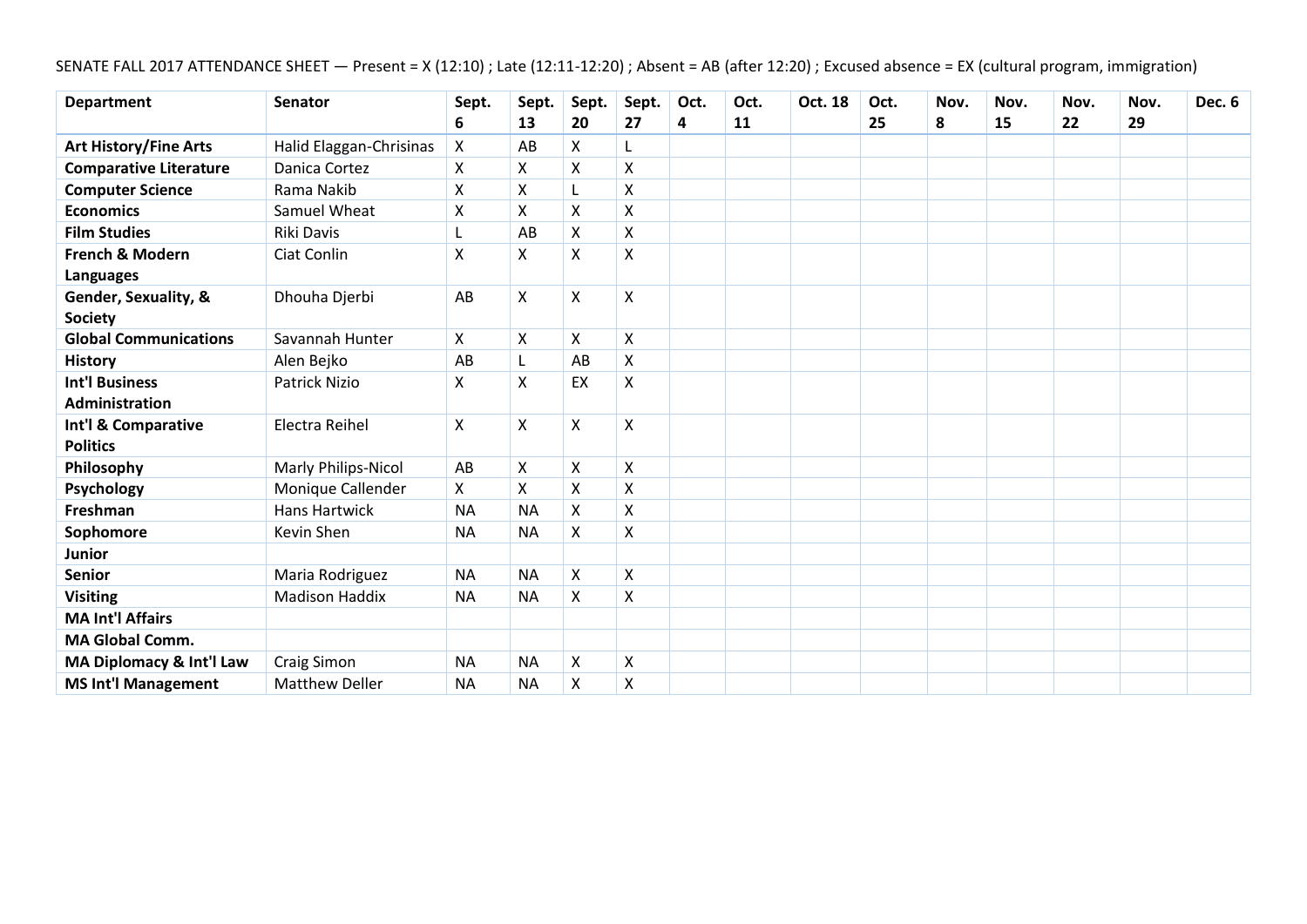# **SGA Senate Minutes for 27 September 2017**

Taken by GSC President Rosie Brand & USC Communications Director Elizabeth Nguyen Son

### **12:11 – GSC President Rosie Brand taking minutes. Attendance taken, Quorom met**

# **12:13 – New GSC Senators**

- Eboni Graham: Explaining why she missed elections because of the hurricane .
- John Kelley

### **12:16 – Voting in Senators**

- Vote taken to adopt Eboni Graham as GSC Representative for MAGC
- Majority affrimative. Eboni Graham is officially the GSC MAGC Representative for the Fall semester 2017.
- Vote taken to adopt John Kelley as GSC Representative for MAIA
- Majority affirmative. John Kelley is officially GSC Representative for MAIA for the Fall semester 2017.

# **12:18 – Role of a Senator, PowerPoint Presenation by USC Vice President Jasmine Paul**

- Explaining the history of how Senate came into being and why it is a funcitoning body.
- Student to Student Scholarship is explained
	- o Question is asked to Senators "Who is aware of this scholarship?"
	- o Budgets are going to students.
- Robert's Rules of Order
	- o Explanation of why there is structure and facilitating the functioning of Senate
- The ACC
	- o The ACC attempts to adjust the budgets coming in from students, acting as a filter for the budget requests.
- Former Senators & USC Vice President should be used as a resource for understanding their role
	- o "Passing the Ball" image evoked.
	- o Everything you are stepping into has been set up in the past, and everything you set up now will be given to the Senators who will fill your position in the future.
- Small group senator meetings
	- o Already met with Maria, Kevin
	- o These groups will be putting people together to allow for time and resources to be made available for new Senators
- In lieu of senator reviews, there are the Senator check lists
	- o Two Checklists are collected from the Freshmen Representative and Rama...
- Networking opportunity
	- o Making sure that the Senators are benefitting from the experience while building community.
- Legacy
	- o Looking back on the former Senators' emails and functioning as a trove of helpful information
	- o Urge Senators to access their email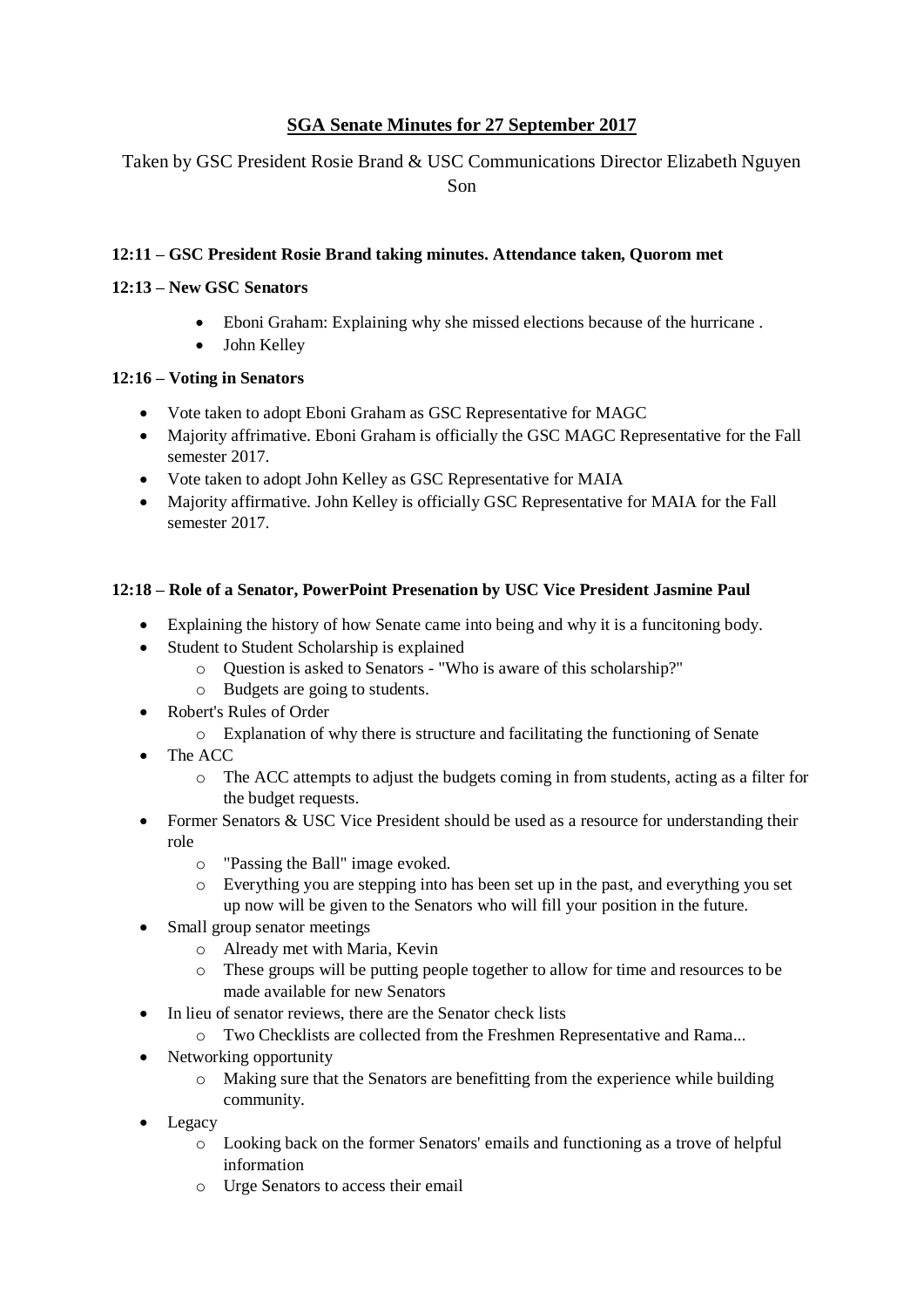- Rama was unable to access her email
- Constitution
	- o All Senators should be interested
	- o Goes through the Main Responsibilities, Perks, Recommended Skills, Senate Rules of Order, Quorum and Attendance
		- Small explanation of Attendance
	- o Possbility to change the Constitution is a binding agreement that is
- Bonding Trip and Birthday List

## **12:35 – ACC Presentation - USC Communications Director Elizabeth Nguyen Son begins taking minutes**

- General breakdown of the yearly budget
- Wine Society Cody Campbell
	- o Back to School wine tasting at 6PM tonight
	- o Budget is for wine, soft drinks, and food
	- o Dhoha Motion to allocate 220 euros
	- o Motion passes
- Senator Luncheon
	- o Reimbursement for the Indian Food
	- o Half to come out of activities budget to keep SGA budget as cushion
	- o Requesting 225 euros
	- o Ciat Motion to allocate 225 euros
	- o Motion passes
- GenSeX Condom Fairy
	- o Provides free condoms for students
	- o Budget is for a variety of condoms
	- o Ciat Motion to allocate 130 euros
	- o Questions:
		- Maria: Where did the last box of condoms go?
		- Response (Sarah): They have been investigating and its untraceable.
		- Nebi will check if Petra ever received a receipt from Bella (previous club president)
		- Riki: Does the library still provide condoms?
		- Response (Jasmine): That was GenSeX
		- Danica: Is there a limit to the amount of condoms per person?
		- Response (Sarah): There is a limit per order, but people can place as many orders as they want.
		- Dhoha: Clarification on how these will be delivered?
		- Response (Sarah): Posters, social media, Peacock
	- o Motion passes
- Liveware Computer Science Club
	- o Budget for BrainLink Portable Smart Brainwave Sensor headband
	- o It will go to Georgi Stojanov, so students can use it freely
	- o Monique Motion to allocate 283,22 euros
	- o Motion passes
- Picnic AUP Green
	- o Budget for food
	- o Free tour of the Château
	- o Monique Motion to allocate 80 euros
	- o Motion passes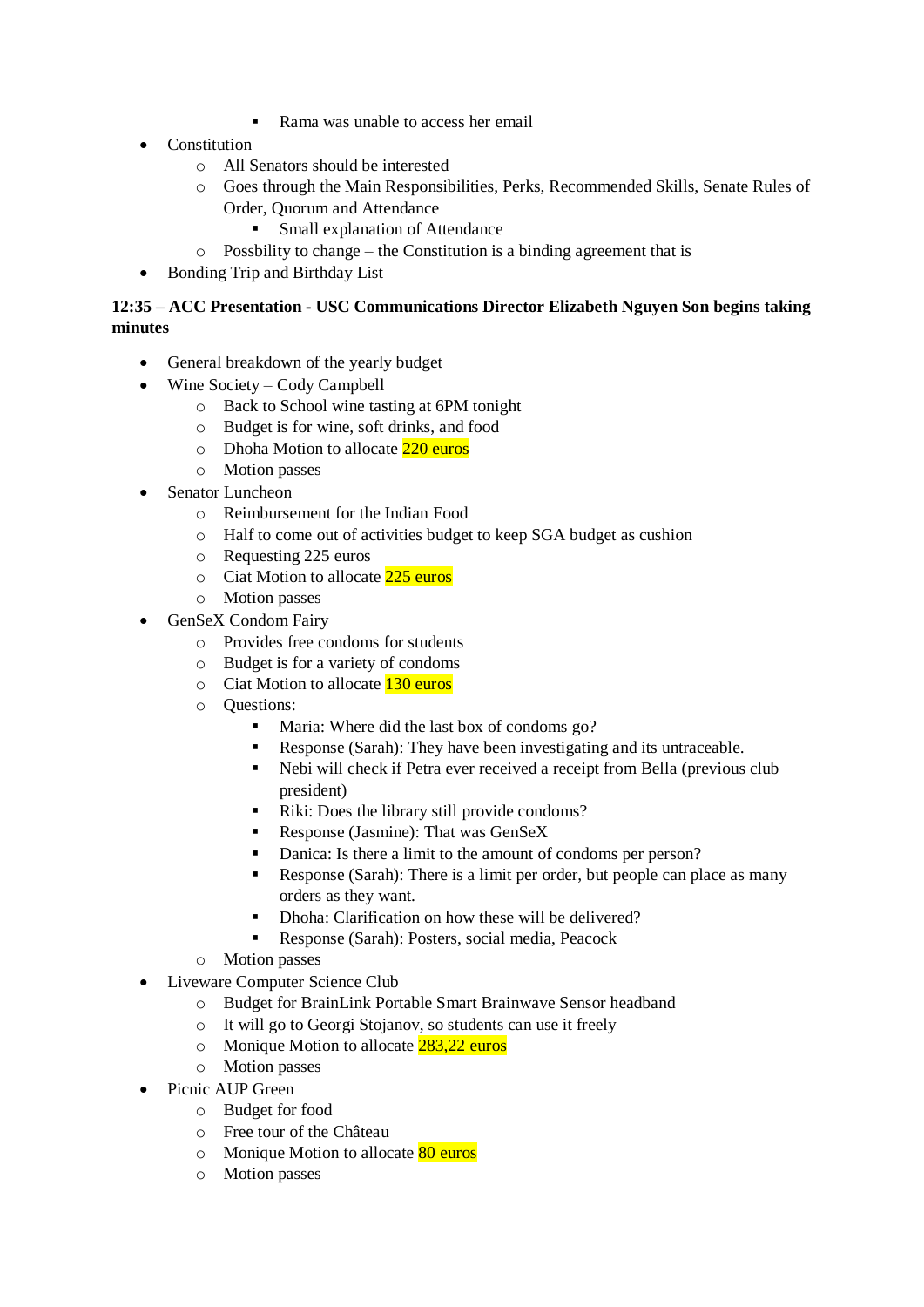- Inspire Africa Launch Event
	- o Budget for food for launch event (groceries for home cooked food)
	- o Monique Motion to allocate 110 euros
	- o Motion passes
- BVSyria Workshop Supplies
	- o Maria Motion to allocate 302,40 euros
	- o Motion passes
- Diversity and Culture Club International Cocktail
	- o Reimbursement for beer, wine, soft drinks, cups
	- $\circ$  Kevin Motion to allocate  $\frac{97,69}{ }$  euros
	- o Motion passes

#### **13:04 – New Business**

- Water Fountains
	- o Less plastic waste
- Announcement from Danica
	- o Met with Geoffrey Gilbert (department head)
	- o Spring 2018: inviting a few guest speakers
		- **EXECUTE:** First involves a Palestinian writer who lives in Paris who founded a cultural center in Jericho
		- Second is AUP's stance on transgender people and opening a discussion
		- Third is about creating a database of different idioms from one language to another
- Infamous Vie Fashion Show
	- o Signed contract has been sent
	- o E-mail any questions and concerns before next Senate so we can move swiftly

### **13:20 – Senate Ajourned - Birthday Cake for Senators**